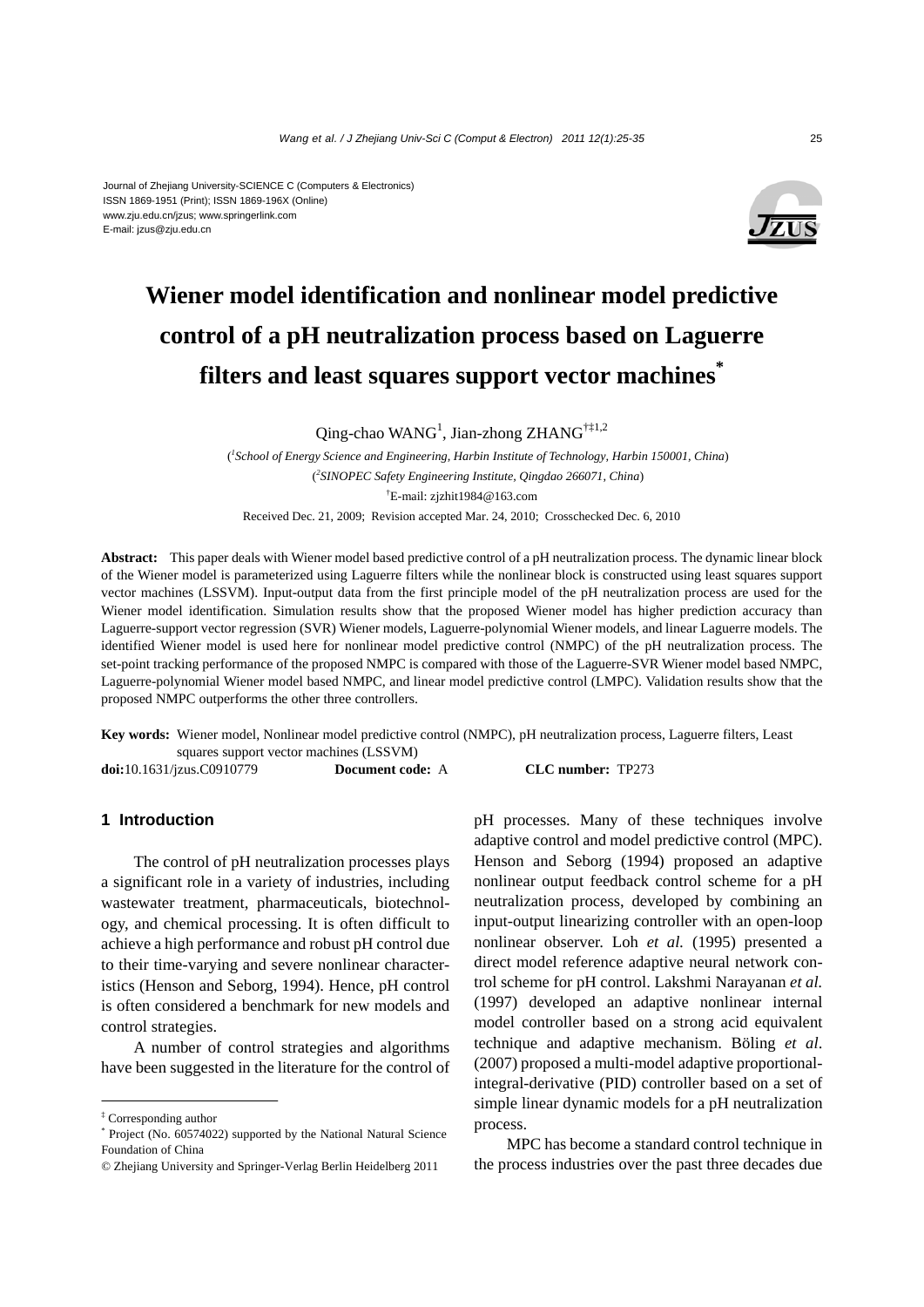to its intrinsic capability of dealing with constraints and with multivariable systems. As an alternative control method for pH processes, nonlinear model predictive control (NMPC) has been studied by several researchers. Numerous NMPC algorithms reported are based on the empirical models of pH neutralization processes, including NARMAX models (Pröll and Karim, 1994), ARIMAX models (Altinten, 2007), neural networks (Akesson *et al.*, 2005), support vector machines (Bao *et al.*, 2007), Hammerstein models (Fruzzetti *et al.*, 1997), and Wiener models (Norquay *et al.*, 1998). In particular, Wiener models, which consist of a linear time invariant (LTI) subsystem cascaded with a static nonlinear subsystem, have a special capability of facilitating the application of NMPC. There are many successful applications of Wiener model based NMPC algorithms for pH neutralization processes in the literature. Gómez and Baeyens (2004) presented a subspace-based blackbox Wiener type model for a pH neutralization process, the identified model being used as the internal model in an NMPC controller design. Saha *et al.* (2004) used quadratic polynomial (QP) functions as well as artificial neural networks (ANN) to construct a nonlinear output map and Laguerre filters to represent LTI components of the Wiener model. The identified models were further used to formulate MPC schemes. Mahmoodi *et al.* (2009) also employed Laguerre filters and polynomial functions as the linear and nonlinear blocks of the Wiener model, respectively. The so-called Wiener-Laguerre model was used to evaluate identification and NMPC of a pH neutralization process.

Wiener models have an advantage in that the complexity of system dynamics is contained in the linear element, whereas the complexity of nonlinearity is only in the static element. This advantage reduces the difficulty in controller design because a divide-and-conquer strategy, using linear and nonlinear system theories, can be applied to deal with the two subsystems separately (Hsu and Wang, 2009). Many techniques have been proposed for the identification of Wiener models. These techniques differ mainly in the way the dynamic linear and static nonlinear blocks are represented. Reported structures of the dynamic linear block include the auto regressive with exogenous inputs (ARX) model (Norquay *et* 

*al.*, 1998), step-response model (Norquay *et al.*, 1998; 1999), state-space model (Lovera *et al.*, 2000; Cervantes *et al.*, 2003; Shafiee *et al.*, 2008), finite impulse response (FIR) model (Kalafatis *et al.*, 1995), and Laguerre filters (Saha *et al.*, 2004; Mahmoodi *et al.*, 2009). The nonlinear block is represented by polynomial functions (Saha *et al.*, 2004; Mahmoodi *et al.*, 2009), piecewise linear functions (Cervantes *et al.*, 2003; Shafiee *et al.*, 2008), neural networks (Fang and Chow, 2000; Aadaleesan *et al.*, 2008; Arefi *et al.*, 2008), support vector machines (Tötterman and Toivonen, 2009), etc.

Orthonormal filter networks such as Laguerre filters (Zervos and Dumont, 1988; Wahlberg, 1991) and Kautz filters (Wahlberg, 1994) have received considerable attention in linear model approximation and identification. Laguerre models are insensitive to the choice of the sampling rate, and they can approximate linear systems with a lower model order compared with the traditional ARX models (Wahlberg, 1991). Another advantage of Laguerre approximation is that no explicit knowledge is required about the system time constant and time delay for model development (Saha *et al.*, 2004). Wiener (1958) originally introduced orthonormal Laguerre functions as the linear dynamic part of the Laguerre-Wiener model, while the nonlinearity was captured using Hermite polynomials. The use of Laguerre filters in combination with polynomial functions, neural networks, and support vector regression in constructing Wiener-type models can be found in Aadaleesan *et al.* (2008), Mahmoodi *et al.* (2009), and Tötterman and Toivonen (2009).

Although the polynomial function is often selected to represent the nonlinear component of Wiener models because of its simplicity, it does suffer from definite limitations, particularly in the case of processes with highly nonlinear gains (Norquay *et al.*, 1999). There are many more powerful nonlinear modeling approaches such as piecewise linear functions and neural networks which have been introduced in Wiener model construction. In recent years, the support vector machine (SVM) has become a popular approach in the field of classification and regressions (Vapnik, 1998). It has several appealing properties for black-box model identification. Tötterman and Toivonen (2009) applied SVM to identify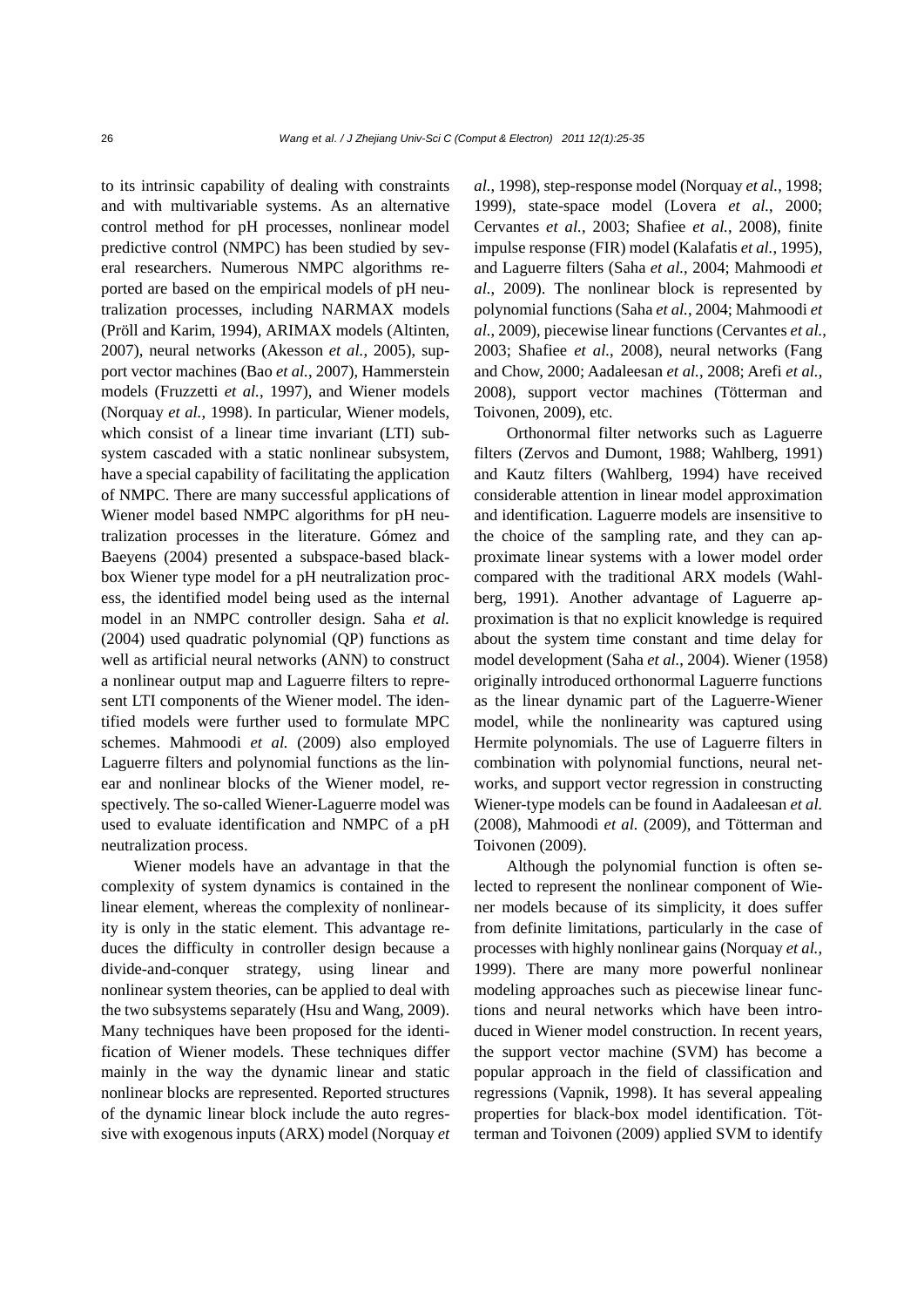Wiener models, where the linear subsystem is represented by Laguerre filters.

In this paper, Laguerre filters are combined with least squares support vector machines (LSSVM) to construct a Wiener model, which is an improved version of the support vector regression (SVR) based Wiener model (Tötterman and Toivonen, 2009). It is shown that the parameters of LSSVM can be obtained by solving a set of linear equations instead of the quadratic programming problem in the SVM case, and this can reduce the computational load. The developed Laguerre-LSSVM Wiener model is used to model a pH neutralization process. Based on the identified Wiener model, a nonlinear model predictive control is implemented, and the set-point tracking performance is compared with those of linear model predictive control (LMPC), Laguerre-polynomial Wiener model based NMPC, and Laguerre-SVR Wiener model based NMPC.

## **2 Laguerre-LSSVM Wiener model identification**

In this section, a Laguerre-LSSVM Wiener model is introduced. The state-space representation of the Laguerre filter network is used to describe the dynamic linear subsystem, and the LSSVM model is used to describe the static nonlinearity. Laguerre filter models can represent any linear dynamical system efficiently, and the LSSVM model can approximate arbitrary functions (even in the mildly nonlinear system), with adequate accuracy, by a proper choice of its parameters. The proposed Wiener model (Fig. 1) can be described as

$$
\begin{cases}\nL(k+1) = AL(k) + Bu(k), \\
y(k) = f(L(k)),\n\end{cases} (1)
$$



**Fig. 1 Laguerre-LSSVM Wiener model** then

where *A* and *B* are coefficient matrices,  $u(k)$  is the scalar input signal,  $y(k)$  is the scalar output signal, the Laguerre filter state vector  $L(k)=[l_1(k), l_2(k), ..., l_N(k)]$ <sup>T</sup> acts as the inputs of LSSVM, and  $f(\cdot)$  denotes the LSSVM nonlinear mapping.

The linear-nonlinear (L-N) approach for Wiener model identification is used in this study. Note that Laguerre filters and the LSSVM model are estimated in separate steps. First, the linear block is identified by selecting proper Laguerre filter parameters, and then the static nonlinearity is estimated according to the input-output dataset  $\left\{ \mathbf{L}_{t}(k), y_{t}(k) \right\}_{k=1}^{M}$ . Details are introduced in the following.

#### **2.1 Dynamic linear subsystem**

Considering a single-input single-output (SISO) linear system modeled using a Laguerre filter, the model output can be expressed as (Saha *et al.*, 2004; Aadaleesan *et al.*, 2008)

$$
\hat{y}(z) = \left(\sum_{i=1}^{N} c_i L_i(z)\right) u(z),\tag{2}
$$

where  $L_i(z)$ , which is the *z*-domain representation of the  $l_i(k)$  in Eq. (1), denotes the *i*th order Laguerre filter.  $L_i(z)$  is given as

$$
L_i(z) = \sqrt{(1 - \alpha^2)T} \frac{(1 - \alpha z)^{i-1}}{(z - \alpha)^i},
$$
 (3)

where  $\alpha = e^{-pT}$ , *p* is the time scale parameter of the Laguerre filter, *N* is the number of Laguerre filters, and *T* is the sampling interval. Defining an *N*  dimensional state vector  $L(k)=[l_1(k), l_2(k), ..., l_N(k)]^T$ , a discrete state space representation proposed by Zervos and Dumont (1988) is

$$
L(k+1) = AL(k) + Bu(k),
$$
 (4)

where  $u(k)$  is the input. Defining

$$
\tau_1 = e^{-pT}, \quad \tau_2 = T + \frac{2}{P}(e^{-pT} - 1),
$$

$$
\tau_3 = -T e^{-pT} - \frac{2}{P}(e^{-pT} - 1), \quad \tau_4 = \frac{\sqrt{2p}}{p}(1 - \tau_1),
$$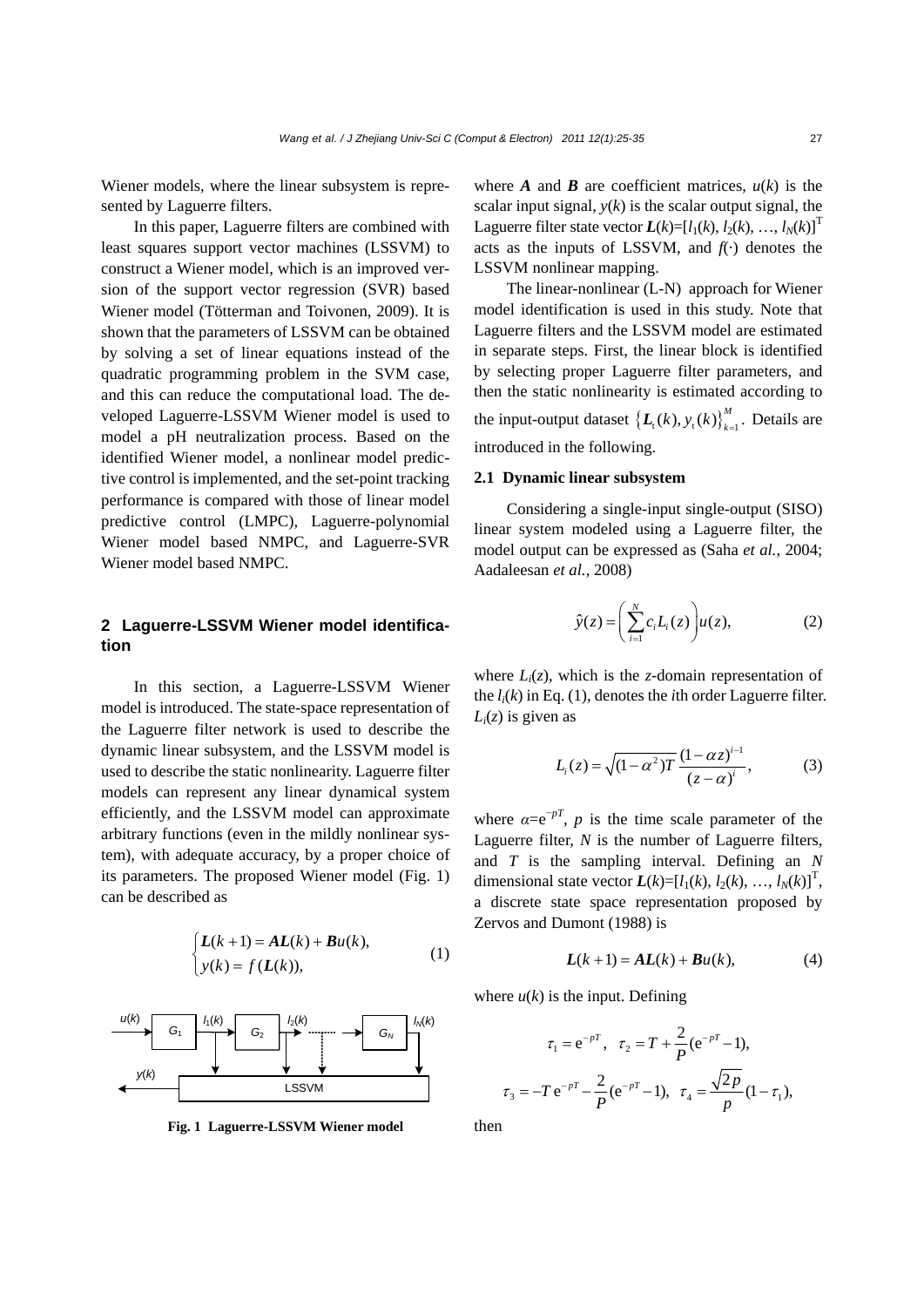$$
A = \begin{bmatrix} \tau_1 & 0 & \dots & 0 \\ \frac{-\tau_1 \tau_2 - \tau_3}{T} & \tau_1 & \dots & 0 \\ \vdots & \vdots & \vdots & \vdots \\ \frac{(-1)^{N-1} \tau_2^{N-2} (\tau_1 \tau_2 + \tau_3)}{T^{N-1}} & \dots & \frac{-\tau_1 \tau_2 - \tau_3}{T} & \tau_1 \end{bmatrix} . (5)
$$
  

$$
B = [\tau_4, (-\tau_2 / T) \tau_4, ..., (-\tau_2 / T)^{N-1} \tau_4].
$$

When  $p > 0$ , the above state space system is stable, observable, and controllable (Zervos and Dumont, 1988). For linear systems, Wahlberg (1991) suggested that the value of  $p$  should be chosen close to the inverse of the system dominant time constant in order to obtain a fast convergence rate.

For the linear model given by Eq. (2), the output of the process can be approximated by the weighted sum of the outputs of the Laguerre filter states:

$$
\hat{y}(k) = \mathbf{C}^{\mathrm{T}} \mathbf{L}(k),\tag{7}
$$

where  $C^T = [c_1, c_2, ..., c_N]$  are Laguerre filter coefficients.

#### **2.2 Static nonlinear subsystem**

To construct a Wiener type model using Laguerre filters, a nonlinear mapping is substituted into Eq. (7), and the model output is formulated as

$$
\hat{y}(k) = f(L(k)),\tag{8}
$$

where  $f(\cdot)$ :  $\mathbb{R}^N \to \mathbb{R}$  denotes a memoryless nonlinear mapping.

A polynomial function described by Eq. (9) was introduced by Mahmoodi *et al*. (2009) to represent the nonlinear subsystem:

$$
\hat{y}(z) = h_0 + \sum_{i=1}^{N} h_i l_i(k) + \sum_{i=1}^{N} \sum_{j=i}^{N} h_{ij} l_i(k) l_j(k) + \cdots
$$
\n
$$
+ \sum_{i=1}^{N} \sum_{j=i}^{N} \cdots \sum_{k=r}^{N} \sum_{m=k}^{N} h_{ij\ldots km} l_i(k) l_j(k) \ldots l_k(k) l_m(k).
$$
\n(9)

Eq. (9) can be rewritten as  $\hat{v}(z) = H^{\mathrm{T}} w(k)$ , where *H*=  $[h_0, h_1, ..., h_R]^T$ , and regression vector  $\psi(k)$  is defined by  $\psi(k) = [1, l_1, ..., l_N, l_1^2, l_1l_2, ..., l_N^2, l_1^3, l_1l_2l_3, ..., l_N^3, ..., l_N^M]^T$ .

A drawback of the polynomial function is that the number of parameters to be identified, *R*= 1  $\sum_{i=1}^{n} {N+i-1}$ *i*  $N + i$  $\sum_{i=1}^{n} {N+i-1 \choose i}$ , will be excessively large if either polynomial order *n* or Laguerre filter number *N* increases, and this will cause a dimensional disaster.

In this study, an LSSVM model is used to identify the static nonlinearity of the Wiener model. In this approach, the nonlinear block is represented as

$$
\hat{y}(k) = f(L(k)) = \mathbf{w}^{\mathrm{T}} \varphi(L(k)) + b, \quad (10)
$$

where the weight vector  $w \in \mathbb{R}^{nh}$ ,  $\varphi(\cdot)$ :  $\mathbb{R}^{N} \rightarrow \mathbb{R}^{nh}$  is a nonlinear mapping from the input space to the feature space, and *b* is the bias term.

The identification problem of the proposed Wiener model is based on the plant input-output dataset  $\{u_t(k), y_t(k)\}_{k=1}^M$ . For clarity, subscript 't' is used to distinguish the training input-output data from general inputs and outputs. Note that the Laguerre filter state vector  $L_t(k)$  can be computed according to Eq. (4); hence, the LSSVM can be identified according to the data sequence  $\left\{ \mathbf{L}_{t}(k), y_{t}(k) \right\}_{k=1}^{M}$ .

The approximation error of sample *k* is defined as  $e_k = y_t (k) - \hat{y}_t (L(k))$ . In LSSVM regression, the cost function is formulated as (Suykens and Vandewalle, 1999; Goethals *et al.*, 2005)

$$
\min \{ w, b, e \} : J(w, e) = \frac{1}{2} w^{\mathrm{T}} w + \frac{\gamma}{2} \sum_{k=1}^{M} e_k^2 \qquad (11)
$$

subject to 
$$
y_t(k) = \boldsymbol{w}^T \varphi(\boldsymbol{L}_t(k)) + b + e_k,
$$
 (12)

where  $k=1, 2, ..., M$ , and the scalar  $\gamma$  is a regularization constant to govern the smoothness of the solution and data fitting. To solve the constrained optimization problem, the Lagrangian is

$$
\xi(\mathbf{w}, b, e; \alpha) = J(\mathbf{w}, e)
$$
  
-
$$
\sum_{k=1}^{M} \alpha_k (\mathbf{w}^T \varphi(\mathbf{L}_t(k)) + b + e_k - y_t(k)),
$$
 (13)

where  $\alpha_k \in \mathbb{R}$  ( $k=1, 2, ..., M$ ) are Lagrange multipliers. The conditions for optimality are given as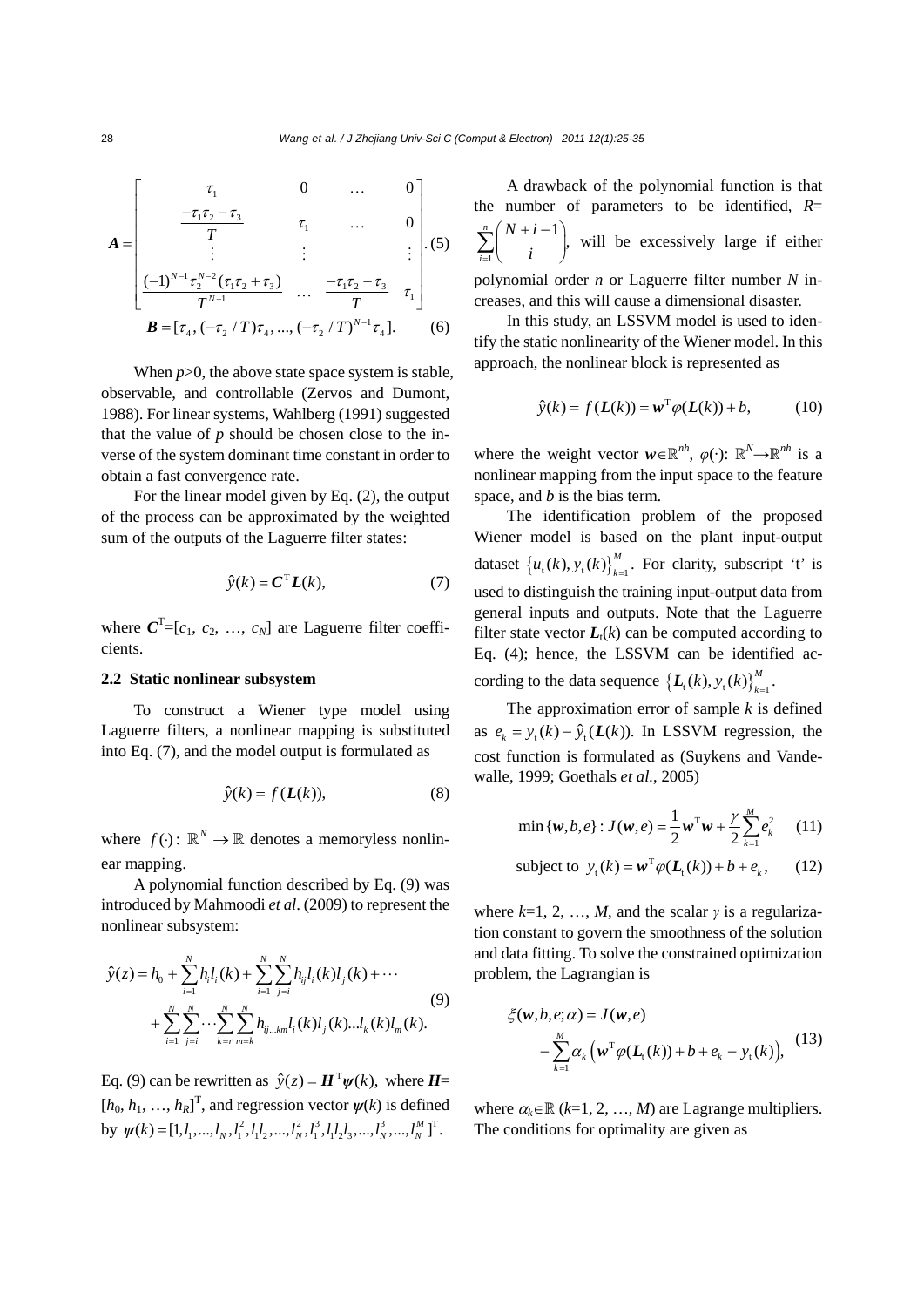$$
\frac{\partial \xi}{\partial w} = 0 \to w = \sum_{k=1}^{M} \alpha_k \varphi(L_{\mathfrak{t}}(k)), \tag{14}
$$

$$
\frac{\partial \xi}{\partial b} = 0 \longrightarrow \sum_{k=1}^{M} \alpha_k = 0, \tag{15}
$$

$$
\frac{\partial \xi}{\partial e_k} = 0 \to \alpha_k = \gamma e_k, \qquad (16)
$$

$$
\frac{\partial \xi}{\partial \alpha_k} = 0 \to y_t(k) = \boldsymbol{w}^{\mathrm{T}} \varphi(\boldsymbol{L}_t(k)) + b + e_k. \tag{17}
$$

Elimination of  $e_k$  and  $w$  through substitution results in the following set of linear equations:

$$
\begin{pmatrix} \mathbf{0} & \mathbf{1}_M^{\mathrm{T}} \\ \mathbf{1}_M & \mathbf{\Omega} + \gamma^{-1} \mathbf{I}_M \end{pmatrix} \begin{pmatrix} b \\ \mathbf{\alpha} \end{pmatrix} = \begin{pmatrix} \mathbf{0} \\ \mathbf{Y}_{\mathrm{t}} \end{pmatrix}, \tag{18}
$$

where  $\Omega_{ij} = K(L_1(i), L_1(j)) = \varphi(L_1(i)^T L_1(j)), i, j = 1, 2, ...,$ *M* with *K* being the positive definite kernel function.  $Y_t = [y_t(1), y_t(2), \ldots, y_t(M)]^T$ ,  $\boldsymbol{\alpha} = [\alpha_1, \alpha_2, \ldots, \alpha_M]^T$ ,  $\boldsymbol{1}_M = [1, \ldots, n]$ 1, ...,  $1$ <sup>T</sup>. To calculate the elements in Eq. (18), the mapping  $\varphi(\cdot)$  from the input space to the feature space does not need to be defined explicitly. Only its inner product in the form of a positive kernel is needed (de Kruif and de Vries, 2003). In this work, a radial basis function (RBF) kernel described by Eq. (19) is adopted as a kernel function due to its good performance under a general smoothness assumption.

$$
K(L_{\mathfrak{t}}(i), L_{\mathfrak{t}}(j)) = \exp(-\big\|L_{\mathfrak{t}}(i) - L_{\mathfrak{t}}(j)\big\|_{2}^{2} / \sigma^{2}), \quad (19)
$$

where  $\sigma$  > 0 denotes the bandwidth of the kernel.

The output of the LSSVM model for a new input *L*\* can be evaluated as

$$
f(\mathbf{L}^*) = \sum_{k=1}^{M} \alpha_k K(\mathbf{L}_t(k), \mathbf{L}^*) + b,\tag{20}
$$

where  $\alpha_k$  and *b* are the solutions of Eq. (18).

### **3 Wiener model based nonlinear model predictive control formulation**

In this section, the Laguerre-LSSVM Wiener model based NMPC is developed. MPC refers to a class of computer control algorithms that predict and optimize the future behavior of a plant by using the process dynamic model. At each sampling interval, the MPC algorithm computes a sequence of manipulated variables over a control horizon  $M<sub>C</sub>$  to optimize the future plant behavior. The optimization is performed by minimizing a criterion function based on a desired output trajectory over a prediction horizon *P*. The first value in the optimal sequence is injected into the plant, and the entire optimization is repeated at subsequent control intervals (Gómez and Baeyens, 2004).

Based on the Laguerre-LSSVM Wiener model, *P*-step-ahead prediction can be written as

$$
L(k+i|k) = AL(k+i-1|k) + Bu(k+i-1|k)
$$
  
=  $A^{i}L(k|k) + \sum_{j=1}^{i} A^{i-j}Bu(k+j-1|k), \quad i = 1, 2, ..., P,$  (21)

$$
\hat{y}(k+i|k) = f(L(k+i|k)),\tag{22}
$$

 $w$  here  $u(k+M_C-1+j|k)=u(k+M_C-1|k)$ , *j*=1, 2, …, *P*−  $M<sub>C</sub>+1$ .

In order to compensate the plant-model mismatch and account for unmeasured disturbance, a mismatch correction term is incorporated in the prediction model as follows (Saha *et al.*, 2004; Mahmoodi *et al.*, 2009):

$$
y_c(k+i|k) = \hat{y}(k+i|k) + d(k|k), \quad i = 1, 2, ..., P, (23)
$$

$$
d(k|k) = y(k) - \hat{y}(k|k-1), \quad (24)
$$

where  $y(k)$  represents the measured plant output at the *k*th instant, and  $\hat{y}(k|k-1)$  represents the measured plant output at the *k*th instant.

The control goal of the nonlinear process is that the model output can reach the set point quickly and smoothly. Hence, the plant output should follow a reference trajectory as

$$
\begin{cases} y_{r}(k+i) = \alpha_{\text{ref}}^{i} y_{r}(k) + (1 - \alpha_{\text{ref}}^{i}) y_{\text{sp}}, i = 1, 2, ..., P, \\ y_{r}(k) = y(k), \end{cases} (25)
$$

where  $y_r(k+i)$  is the reference trajectory,  $y_{sn}$  is the set point, and  $\alpha_{\text{ref}}$  is a parameter ( $0 \leq \alpha_{\text{ref}} \leq 1$ ).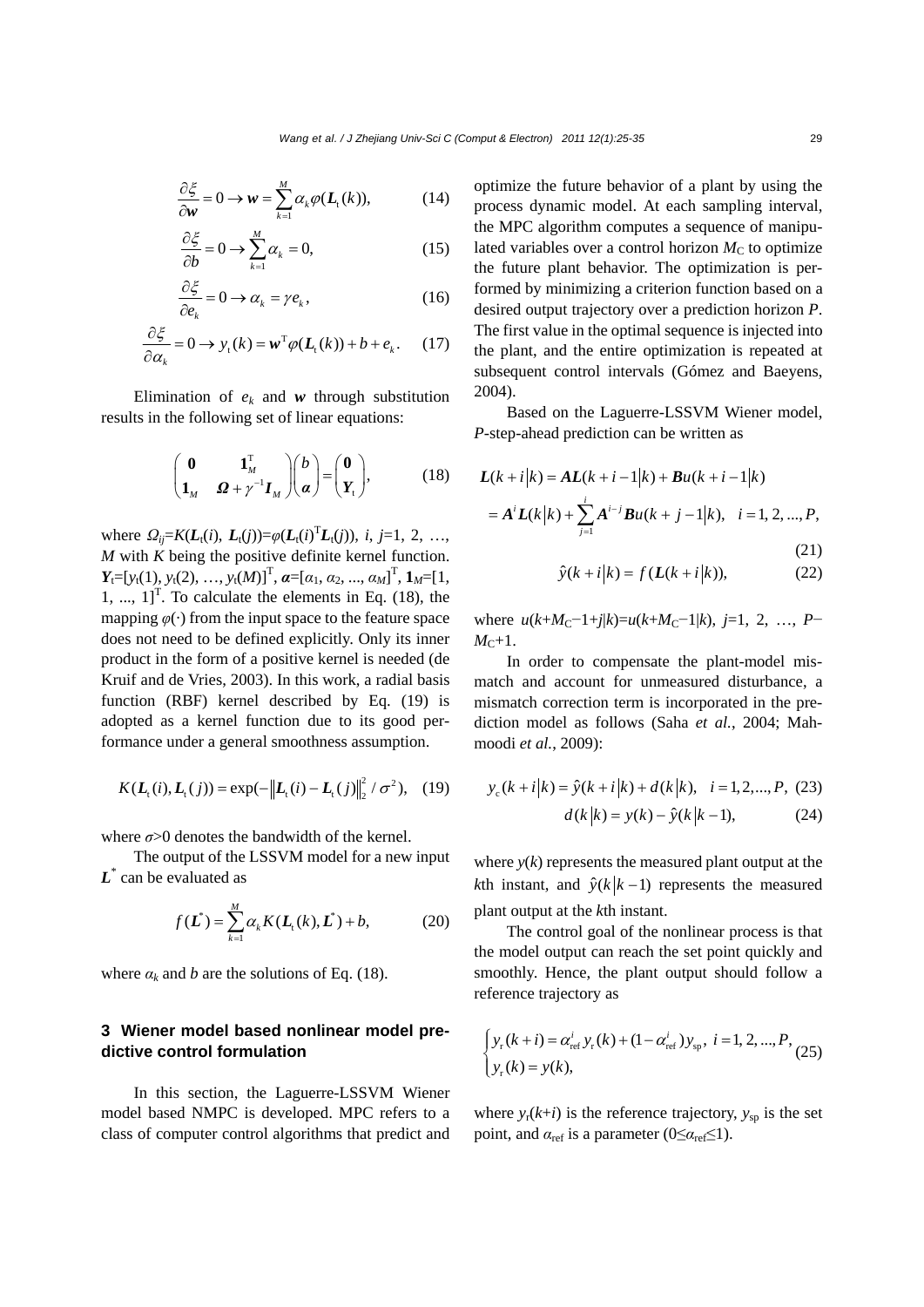The purpose of the MPC controller is to compute future control moves, which will minimize a criterion function based on the desired output trajectory over the prediction horizon subject to constraints on the output and control variables. A commonly used criterion function for the constrained MPC is

$$
\min_{u(k|k),...,u(k+M_{\text{C}}-1|k)} \left( \sum_{i=1}^{P} \left\| e(k+i|k) \right\|_{\mathcal{Q}}^{2} + \sum_{i=1}^{M_{\text{C}}} \left\| u(k+i|k) \right\|_{\mathcal{R}}^{2} + \sum_{i=1}^{M_{\text{C}}} \left\| \Delta u(k+i|k) \right\|_{S}^{2} \right), \tag{26}
$$

subject to

$$
\begin{cases} u_{\min} \le u(k+i|k) \le u_{\max}, \\ \Delta u_{\min} \le \Delta u(k+i|k) \le \Delta u_{\max}, \\ y_{\min} \le y(k+i|k) \le y_{\max}, \end{cases}
$$
 (27)

where

$$
e(k+i|k) = y_{r}(k+i|k) - y_{c}(k+i|k). \tag{28}
$$

$$
\Delta u(k + i|k) = u(k + i|k) - u(k + i - 1|k). \tag{29}
$$

Here,  $Q$ ,  $R$ , and  $S$  are positive semi-definite weight matrices of the prediction error (*e*), magnitude of the input  $(u)$ , and the change in the input  $(\Delta u)$ .

In this study, the resulting nonlinear programming problem is solved using the successive quadratic programming (SQP) algorithm. *Q*, *R*, *S*, as well as the control horizon  $M<sub>C</sub>$  and prediction horizon *P* are design parameters that must be tuned to provide the controller with a satisfactory performance.

#### **4 Case study**

#### **4.1 Dynamic linear subsystem**

Schematic diagram of the UCSB pH neutralization process is shown in Fig. 2 (Henson and Seborg, 1994). The process has three inlet streams: an acid stream  $q_1$  (HNO<sub>3</sub>), a buffer stream  $q_2$  (NaHCO<sub>3</sub>), and a base stream *q*3 (NaOH with trace amounts of Na- $HCO<sub>3</sub>$ ). The liquid level (*h*) and effluent pH (pH) are measured variables. Usually, the objective is to control the pH by manipulating the base flow rate, while the flow rates of buffer and acid streams represent unmeasured disturbances (Pottmann and Seborg, 1997).



**Fig. 2 Schematic diagram of the UCSB pH neutralization process** 

The process has three inlet streams: an acid stream *q*<sup>1</sup> (HNO<sub>3</sub>), a buffer stream  $q_2$  (NaHCO<sub>3</sub>), and a base stream  $q_3$ (NaOH with trace amounts of NaHCO<sub>3</sub>). The liquid level (h) and effluent pH (pH) are measured variables. LT: liquid transmitter

The dynamic model of the pH neutralization process is described by three nonlinear ordinary equations and one nonlinear algebraic equation. More details can be found in Henson and Seborg (1994).

$$
\frac{dh}{dt} = \frac{1}{A}(q_1 + q_2 + q_3 - C_v h^{0.5}),
$$
\n(30)

$$
\frac{dW_{a4}}{dt} = \frac{1}{Ah} [(W_{a1} - W_{a4})q_1 + (W_{a2} - W_{a4})q_2 + (W_{a3} - W_{a4})q_3],
$$
\n(31)

$$
\frac{dW_{b4}}{dt} = \frac{1}{Ah} [(W_{b1} - W_{b4})q_1 + (W_{b2} - W_{b4})q_2 + (W_{b3} - W_{b4})q_3],
$$
\n(32)

$$
\frac{W_{b4}(1+2\times10^{pH-pK_2})}{1+10^{pK_1-pH}+10^{pH-pK_2}}+W_{a4}+10^{pH-14}=10^{-pH}.
$$
 (33)

Here,  $W_{\text{a}4}$  and  $W_{\text{b}4}$  are the reaction invariants of the effluent stream, and  $pK_1$  and  $pK_2$  are the first and second disassociation constants of the weak acid  $H<sub>2</sub>CO<sub>3</sub>$ , respectively. The nominal operating conditions are listed in Table 1.

**Table 1 Nominal operating parameters of the system**

| Parameter           | Value               | Parameter        | Value              |
|---------------------|---------------------|------------------|--------------------|
| $A \text{ (cm}^2)$  | 207                 | $W_{h1}$ (mol/L) | 0                  |
| $C_{v}$ (ml/(cm·s)) | 8.75                | $W_{h2}$ (mol/L) | $3 \times 10^{-2}$ |
| $pK_1$              | 6.35                | $W_{h3}$ (mol/L) | $5 \times 10^{-5}$ |
| $pK_2$              | 10.25               | $q_1$ (ml/s)     | 16.6               |
| $W_{a1}$ (mol/L)    | $3 \times 10^{-3}$  | $q_2$ (ml/s)     | 0.55               |
| $W_{32}$ (mol/L)    | $-3\times10^{-2}$   | $q_3$ (ml/s)     | 15.55              |
| $W_{33}$ (mol/L)    | $3.05\times10^{-3}$ | $h$ (cm)         | 14.0               |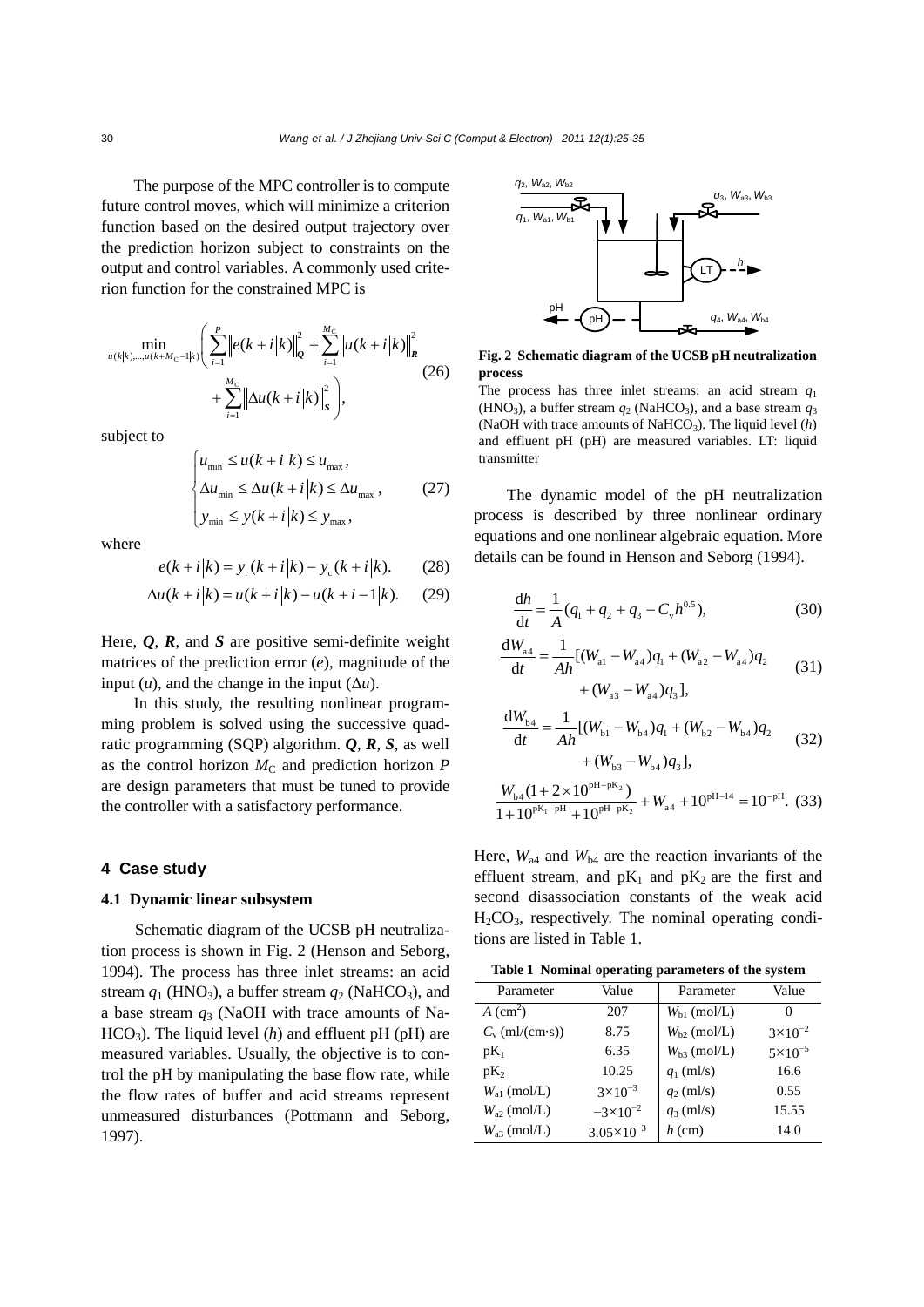#### **4.2 Wiener model identification of the process**

To construct the Laguerre-LSSVM Wiener model, input-output data of the pH neutralization process should be collected. A mechanistic model of the pH process is used to generate training and testing data. The buffer stream  $(q_2)$  acts as the model input, while the effluent pH (pH) is the model output.

Traditionally, pseudo-random binary sequences (PRBS) are used as the exciting signal to the plant to generate process input-output data. This is sufficient for the identification of linear models because only frequency of the test signal needs to be considered. For the identification of Wiener models, binary test signals applied on the process will not be possible to detect the nonlinearity. Therefore, multi-amplitude or continuous amplitude signals should be used to excite the nonlinearity (Zhu, 2001). GMN, which is a multiple-level generalization of generalized binary noise (GBN) (Tulleken, 1990), is used as the excitation signal to the pH neutralization process in this work. The amplitude of GMN has a uniform distribution over the operating range (0, 30), and switching time is  $T_{sw}=50$ . In order to determine the robustness of the identified models with respect to measurement noise, Gaussian white noise with zero mean is added in the model output. The signal-to-noise ratio (SNR) as defined by Eq. (34) is SNR=20.

$$
SNR = 10\lg(\sigma_{signal}^2 / \sigma_{noise}^2), \tag{34}
$$

where  $\sigma_{\text{signal}}^2$  and  $\sigma_{\text{noise}}^2$  are the variances of signal and noise, respectively.

A set of 4000 input-output samples are collected. The first 3000 data are used to identify the Wiener model and the remaining 1000 data are used for model validation. Fig. 3 shows the GMN test signal, and Fig. 4 shows the corresponding model outputs.





**Fig. 4 Output data for model identification** 

There are four parameters which affect the estimation precision and thus need to be tuned: *p* and *N* in Eqs. (2) and (3), which decide the dynamic performance of the Wiener model; *γ* in Eq. (18), which determines the trade-off between minimizing training errors and model complexity; and,  $\sigma$  in Eq. (19), which influences the number of initial eigenvectors and the fitting level of the static model. As the parameters are problem-specific, the cross-validation technique (Tötterman and Toivonen, 2009) is used in this work. Selection of parameters is based on the model performance on independent test data which are not used for identification. Test results are compared according to the variance accounted for (VAF) criterion (Mahmoodi *et al.*, 2009), which is described by

$$
VAF = \max\left(1 - \frac{\text{var}\{y - \hat{y}\}}{\text{var}\{y\}}, 0\right) \times 100\%,\qquad(35)
$$

where *y* denotes the real output sequence,  $\hat{y}$  denotes the model output sequence, and var{·} denotes the variance of the signal.

Tables 2 and 3 show the testing results of various Wiener model parameters. Table 2 shows the VAF of testing data with fixed LSSVM parameters *γ*=1, *σ*=200, and various Laguerre filter parameters *p* and *N*, while Table 3 shows the testing results of various LSSVM parameters with fixed Laguerre filter parameters  $p=0.013$  and  $N=4$ . It is seen that the cross-validation approach gives Laguerre-LSSVM Wiener model parameters *p*=0.013, *N*=4, *γ*=1, and  $\sigma$ =200, and the corresponding VAF is 97.2875. Validation results of the estimated Wiener model are depicted in Fig. 5.

Linear Laguerre models and three-order poly-**Fig. 3 Generalized multiple-level noise (GMN) test signal** nomial function based Wiener models are constructed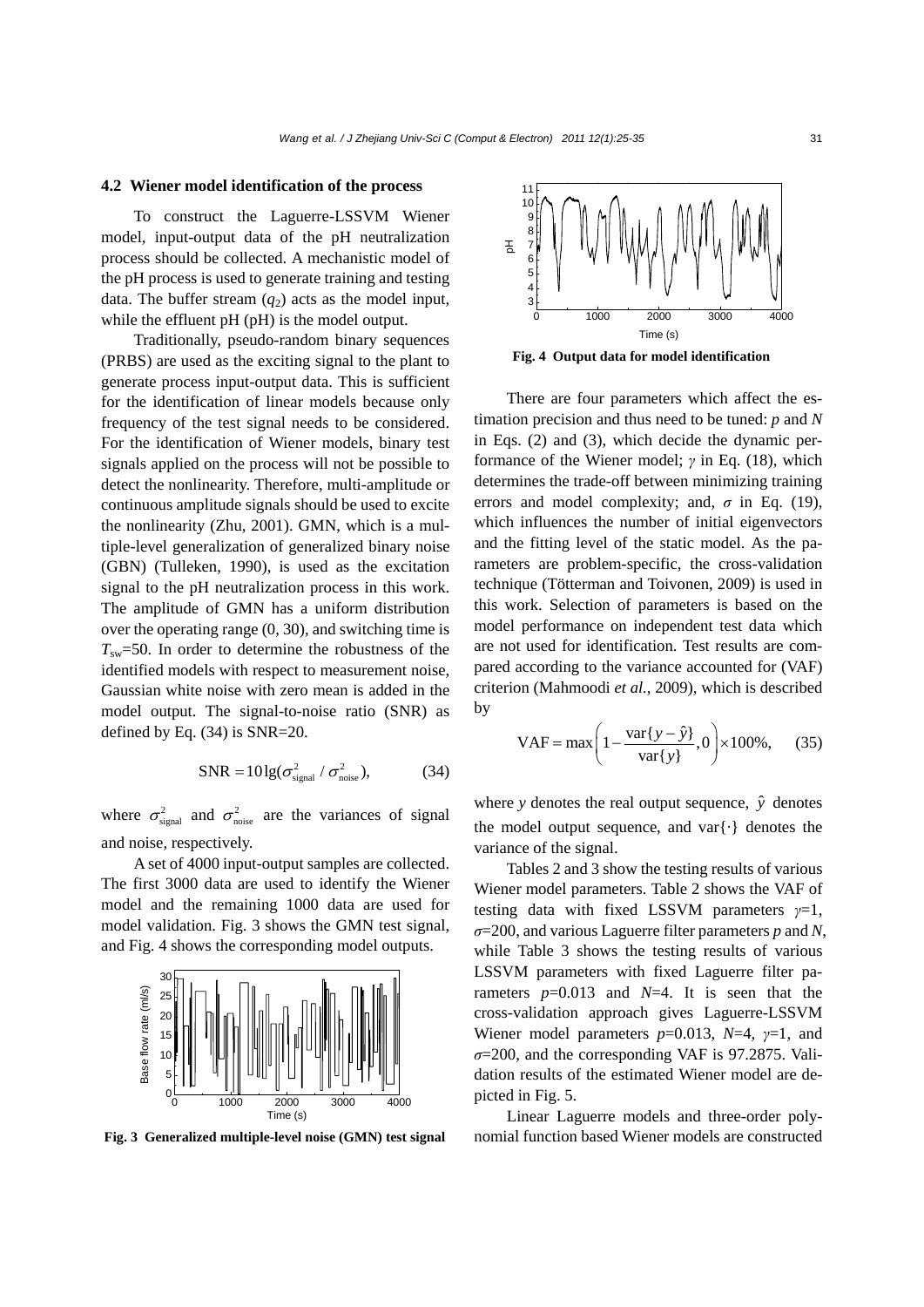for comparison. Different orders (*N*) and time scale parameters (*p*) of Laguerre filters are tested. Tables 4 and 5 show the testing results.

For the linear Laguerre models, the highest VAF value 96.1677 is obtained when *N*=4 and *p*=0.009. The highest VAF value of Laguerre-polynomial Wiener models is 97.0521 when *N*=2 and *p*=0.011.

**Table 2 Testing results of various Laguerre filter parameters (Laguerre-LSSVM Wiener model)**

| N | $VAF^*$ | p     | $VAF**$ |
|---|---------|-------|---------|
| 2 | 97.1941 | 0.007 | 97.0801 |
| 3 | 96.8608 | 0.009 | 97.0461 |
|   | 97.2785 | 0.011 | 97.2509 |
| 5 | 97.1093 | 0.013 | 97.2785 |
|   | 95.4080 | 0.015 | 97.0969 |

\*  *p*=0.013, *γ*=1, *σ*=200; \*\* *N*=4, *γ*=1, *σ*=200

**Table 3 Testing results of various LSSVM parameters**

|     | $VAF^*$ | σ   | $VAF$ <sup>**</sup> |
|-----|---------|-----|---------------------|
| 0.1 | 94.9601 | 160 | 95.9706             |
| 0.5 | 96.9407 | 180 | 96.9872             |
|     | 97.2785 | 200 | 97.2875             |
| 5   | 96.5022 | 220 | 97.1074             |
| 10  | 95.1206 | 240 | 96.6820             |

\*  *p*=0.013, *N*=4, *σ*=200; \*\* *p*=0.013, *N*=4, *γ*=1



**Fig. 5 True and estimated output for the Laguerre-LSSVM Wiener model** 

**Table 4 Testing results of linear Laguerre filters**

|       | VAF     |          |         |         |
|-------|---------|----------|---------|---------|
| p     | $N=2$   | $N=3$    | $N=4$   | $N=5$   |
| 0.007 | 94.9032 | 95.9931  | 96.1494 | 96.1425 |
| 0.009 | 96.0576 | 96.1482  | 96.1677 | 95.9079 |
| 0.011 | 96.1608 | 96.1659  | 96.0419 | 95.6370 |
| 0.013 | 96.1061 | 96.12.74 | 95.8276 | 95.6403 |

**Table 5 Testing results of Laguerre-Wiener models**

|       | VAF     |         |         |         |
|-------|---------|---------|---------|---------|
| р     | $N=2$   | $N=3$   | $N=4$   | $N=5$   |
| 0.007 | 95.2014 | 96.3930 | 96.8106 | 84.6421 |
| 0.009 | 97.0033 | 95.4103 | 95.6267 | 85.6034 |
| 0.011 | 97.0521 | 95.5994 | 95.6931 | 85.1963 |
| 0.013 | 96.9390 | 96.8880 | 96.0204 | 83.8282 |

The *ε*-SVR based Wiener model is also used for comparison. Details of the SVR based Wiener model can be found in Tötterman and Toivonen (2009). Beside the linear Laguerre parameters, the support vector method requires the selection of design parameter *ε* in the loss function, *C* in the structural risk function, and RBF kernel band width *σ*. The threshold *ε* affects the model accuracy and the number of support vectors. The parameter *C* determines the trade-off between the empirical risk and the complexity penalty in the structural risk function.

The Laguerre-SVR Wiener model parameters are selected using cross-validation techniques. To acquire a high prediction accuracy, *ε* is assumed equal to a very small value  $(\varepsilon=1E-6)$ . Training and testing data are scaled to [−1, 1]. Then the four parameters *p*, *N*, *C*, and  $\sigma$  are adjusted. Tables 6 and 7 show the testing results. It is seen that the Wiener model parameters obtained are  $p=0.011$ ,  $N=3$ ,  $C=1$ , and  $\sigma=0.9$ , and the corresponding VAF is 97.1520.

**Table 6 Testing results of various Laguerre filter parameters (Laguerre-SVR Wiener model)**

| N                           | $VAF^*$ |       | $VAF$ ** |
|-----------------------------|---------|-------|----------|
| $\mathcal{D}_{\mathcal{A}}$ | 97.0659 | 0.007 | 96.4894  |
| 3                           | 97.1520 | 0.009 | 96.4836  |
|                             | 94.6221 | 0.011 | 97.1520  |
| 5                           | 95.1430 | 0.013 | 97.0252  |
| 6                           | 95.3828 | 0.015 | 96.5285  |

\*  *p*=0.011, *C*=1, *σ*=0.9; \*\* *N*=3, *C*=1, *σ*=0.9

**Table 7 Testing results of various SVR parameters**

| C   | $VAF^*$ |      | $VAF^*$ |
|-----|---------|------|---------|
| 0.1 | 96.3985 | 0.8  | 95.9723 |
| 0.5 | 97.1295 | 0.9  | 97.1520 |
|     | 97.1520 |      | 97.0954 |
| 5   | 96.9898 | 1.1  | 97.0040 |
| 10  | 96.7016 | 1.2. | 96.8398 |

\*  *p*=0.011, *N*=3, *σ*=0.9; \*\* *p*=0.011, *N*=3, *C*=1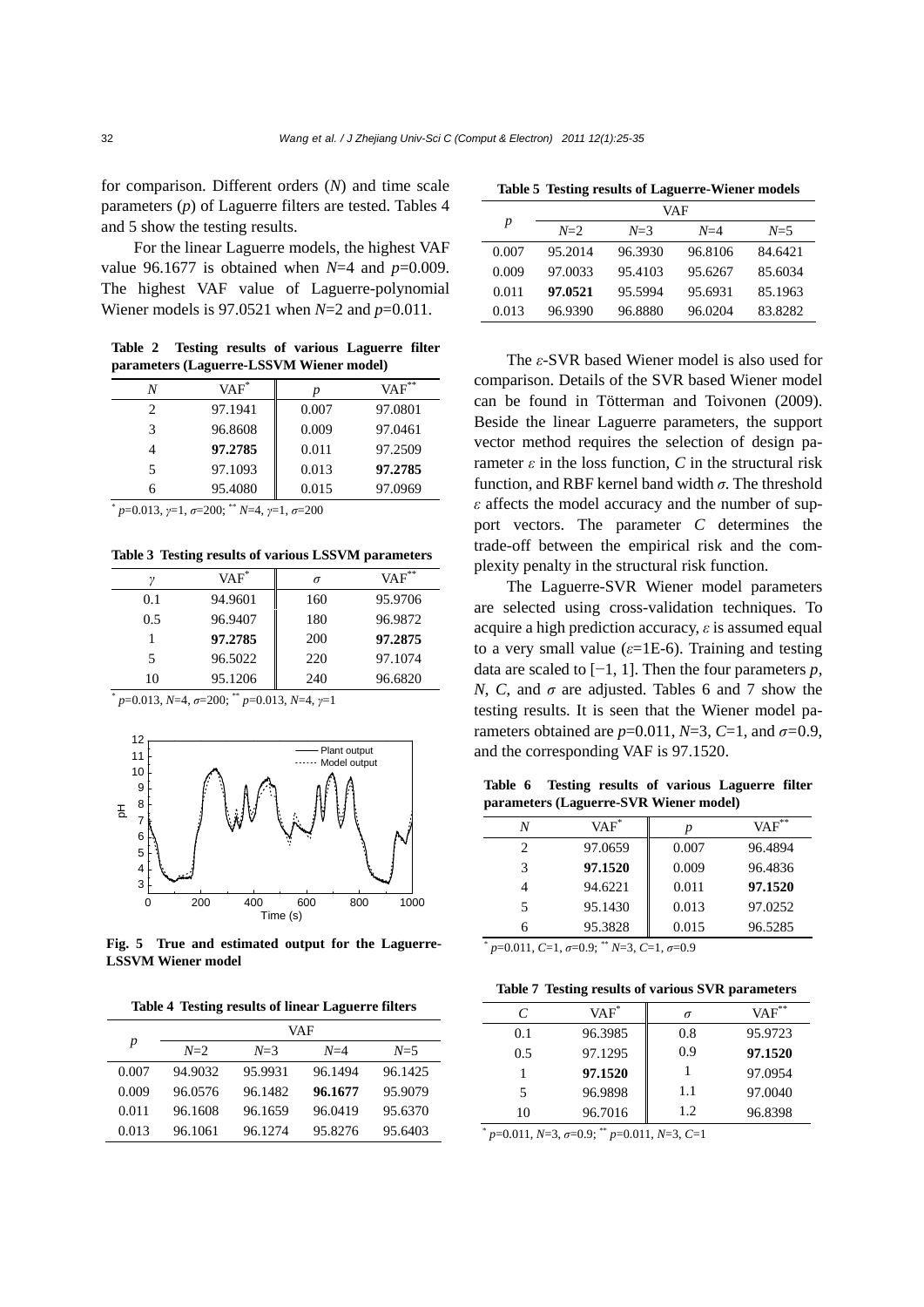In this simulation, the numbers of support vectors are all 3000 because of the selection of a small *ε*. To reduce the model complexity, *ε* should be adjusted. Table 8 shows the testing results of various *ε*, showing that a small *ε* gives high prediction accuracy at the expense of an increased number of support vectors.

**Table 8 Testing results of various** *ε*

|        | . .     |                           |
|--------|---------|---------------------------|
| ε      | VAF     | Number of support vectors |
| $1E-6$ | 97.1520 | 3000                      |
| 0.1    | 97.0355 | 2205                      |
| 0.3    | 96.6228 | 1374                      |
| 0.5    | 95.3731 | 479                       |

Note that the SVR has an attractive property of sparseness; i.e., many elements in the QP solution vector are equal to zero. This reduces the Wiener model complexity. The application of SVR in large datasets, however, has been limited by the time and memory consumption optimization. This disadvantage has been overcome by LSSVM, which solves linear equations instead of a QP problem. Simulation results indicate that the proposed Laguerre-LSSVM Wiener model has higher prediction accuracy than the other three models, and that the identified model can represent the dynamic behavior of the pH neutralization process efficiently.

#### **4.3 Model predictive control simulation results**

The NMPC based on the Laguerre-LSSVM Wiener model is applied to the pH neutralization process. The objective is to control the pH by manipulating the base flow rate. The system sample time is chosen as  $\Delta t = 10$  s. The prediction horizon is chosen as *P*=4, while the number of control horizons is chosen as  $M_C$ =2. The weighting matrices  $Q=10I$ ,  $R=0$ , and *S*=4*I* are evaluated through simulation, trying to solve the trade-off between the smooth control action and fast response. A lower limit of 0 ml/s and an upper limit of 30 ml/s are chosen for manipulated variable restrictions to guarantee that the operating region of the process is always inside the identified region. Also, the lower and upper limits of the change in the input are chosen as  $\pm 1$  ml/s.

For comparison, linear Laguerre model based MPC, Laguerre-polynomial Wiener model based NMPC, and Laguerre-SVR Wiener model based NMPC are developed. All of the control schemes have the same set of parameters as the proposed NMPC algorithm. Set-point tracking behaviors of the four controllers are depicted in Figs. 6a–6c. The corresponding base flow rates are shown in Fig. 7. In Table 9, mean absolute errors (MAE), mean squared errors (MSE), and sum squared errors (SSE) of tracking errors for the three controllers are compared. As can been seen, the proposed NMPC performs better than the other three controllers.



**Fig. 6 Set-point tracking performances of NMPC1 and NMPC2 (a), NMPC1 and NMPC3 (b), and NMPC1 and LMPC (c)** 

NMPC1: the Laguerre-LSSVM Wiener model based nonlinear model predictive control; NMPC2: the Laguerre-SVR Wiener model based nonlinear model predictive control; NMPC3: the Laguerre-polynomial Wiener model based nonlinear model predictive control; LMPC: linear model predictive control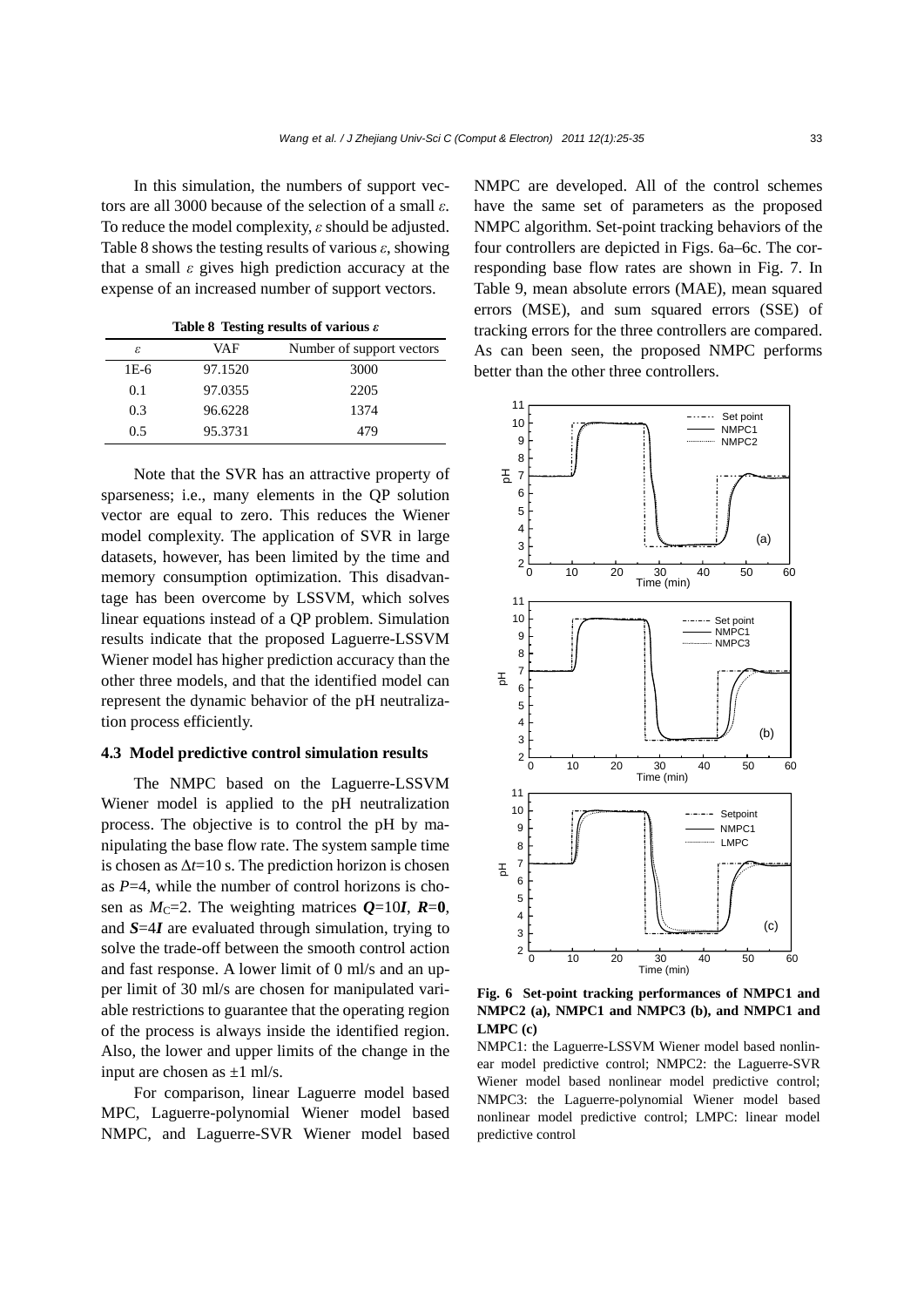

**Fig. 7 Manipulated variables for the different models**  NMPC1: the Laguerre-LSSVM Wiener model based nonlinear model predictive control; NMPC2: the Laguerre-SVR Wiener model based nonlinear model predictive control; NMPC3: the Laguerre-polynomial Wiener model based nonlinear model predictive control; LMPC: linear model predictive control

**Table 9 Performance comparison of four controllers**

| Scheme | <b>MAE</b> | <b>SSE</b> | <b>MSE</b> |
|--------|------------|------------|------------|
| NMPC1  | 0.5466     | 725.9188   | 2.0109     |
| NMPC2  | 0.5569     | 753.3591   | 2.0869     |
| NMPC3  | 0.6220     | 815.6396   | 2.2594     |
| LMPC.  | 0.6836     | 889.4822   | 2.4639     |

MAE: mean absolute errors; SSE: sum squared errors; MSE: mean squared errors. NMPC1: the Laguerre-LSSVM Wiener model based nonlinear model predictive control; NMPC2: the Laguerre-SVR Wiener model based nonlinear model predictive control; NMPC3: the Laguerre-polynomial Wiener model based nonlinear model predictive control; LMPC: linear model predictive control

Note that the proposed Laguerre-LSSVM Wiener model has a drawback in that the number of terms (*M*) in Eq. (20) for model prediction equals the number of training data (*M*=3000 in this study), while the other three Wiener models can make predictions with many fewer parameters. Thus, a large number of training data will increase the model complexity and the computation load, especially in the application of MPC. In this study, all the set-point tracking experiments are performed using Matlab 7.0 on a computer with a Pentium III processor, 512 MB RAM. The computation time required for generating the control signal in the NMPC1 simulation is shown in Fig. 8.

As can be seen, the average computation time for optimization is 0.4641 s, and the maximum computation time for optimization is 1.2459 s, which is sufficiently below the chosen sampling time 10 s. For a system that has a smaller sampling time  $T_s$  or large prediction horizon *P*, however, the number of training data needs to be pruned to reduce the online computation load of NMPC.



**Fig. 8 Computation time of the Laguerre-LSSVM Wiener model based nonlinear model predictive control (NMPC1)** 

#### **5 Conclusions**

A novel Laguerre-LSSVM Wiener type model is proposed for pH neutralization process identification and nonlinear model predictive control. Laguerre filter network is used to describe the dynamic linear subsystem of the Wiener model, while the LSSVM model is used to represent the static nonlinearity. Input-output data of the process are used for Wiener model identification, and the simulation results show that the identified Wiener model performs better than the Laguerre-SVR Wiener model, Laguerre-polynomial Wiener model, and linear Laguerre model. The identified Wiener model is used as the internal model to develop a nonlinear model predictive control algorithm for the pH neutralization process, and the successive quadratic programming algorithm is used to solve the resulting nonlinear programming problem. The set-point tracking performance of the proposed NMPC is compared with those of the Laguerre-SVR Wiener model based NMPC, Laguerre-polynomial Wiener model based NMPC, and LMPC. Simulation results show that the proposed NMPC outperforms the other three controllers.

#### **References**

- Aadaleesan, P., Miglan, N., Sharma, R., Saha, P., 2008. Nonlinear system identification using Wiener type Laguerre-wavelet network model. *Chem. Eng. Sci.*, **63**(15):3932-3941. [doi:10.1016/j.ces.2008.04.043]
- Akesson, B.M., Toivonen, H.T., Waller, J.B., Nyström, R.H., 2005. Neural network approximation of a nonlinear model predictive controller applied to a pH neutralization process. *Comput. Chem. Eng.*, **29**(2):323-335. [doi:10.